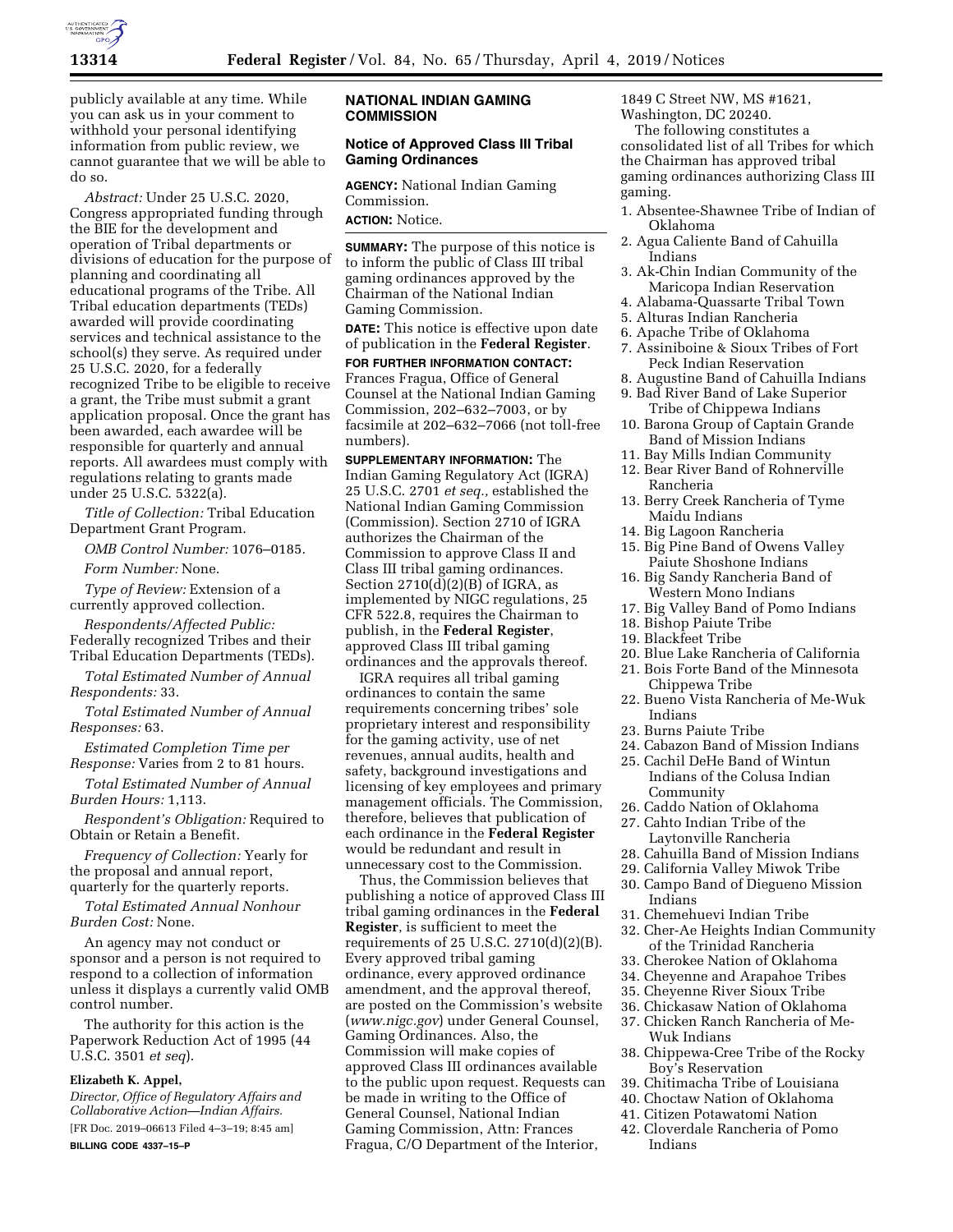- 43. Cocopah Indian Tribe
- 44. Coeur d'Alene Tribe
- 45. Colorado River Indian Tribes
- 46. Comanche Nation of Oklahoma
- 47. Confederated Salish and Kootenai Tribes of the Flathead Reservation
- 48. Confederated Tribes and Bands of the Yakama Nation 49. Confederated Tribes of Coos, Lower
- Umpquq and Siuslaw Indians of Oregon
- 50. Confederated Tribes of the Chehalis Reservation
- 51. Confederated Tribes of the Colville Reservation
- 52. Confederated Tribes of the Grand Ronde Community of Oregon
- 53. Confederated Tribes of Siletz Indians of Oregon
- 54. Confederated Tribes of the Umatilla Reservation
- 55. Confederated Tribes of the Warm Springs Reservation
- 56. Coquille Indian Tribe
- 57. Coushatta Tribe of Louisiana
- 58. Cow Creek Band of Umpqua Indians of Oregon
- 59. Cowlitz Indian Tribe
- 60. Coyote Valley Band of Pomo Indians of California
- 61. Crow Creek Sioux Tribe
- 62. Crow Indian Tribe of Montana
- 63. Delaware Tribe of Western Oklahoma
- 64. Delaware Tribe of Indians
- 65. Dry Creek Rancheria of Pomo Indians of California
- 66. Eastern Band of Cherokee Indians
- 67. Eastern Shawnee Tribe of Oklahoma
- 68. Eastern Shoshone Tribe of the Wind River Indian Reservation
- 69. Elem Indian Colony of Pomo Indians
- 70. Elk Valley Rancheria
- 71. Ely Shoshone Tribe of Nevada
- 72. Enterprise Rancheria of the Maidu Indians of California
- 73. Ewiiaapaayp Band of Kumeyaay Indians
- 74. Fallon Paiute-Shoshone Tribes
- 75. Federated Indians of Graton Rancheria
- 76. Flandreau Santee Sioux Tribe of South Dakota
- 77. Fond du Lac Band of Lake Superior Chippewa
- 78. Forest County Potawatomi Community
- 79. Fort Belknap Indian Community
- 80. Fort Independence Indian Community of Paiute Indians
- 81. Fort McDermitt Paiute -Shoshone
- Tribe of Nevada and Oregon 82. Fort McDowell Yavapai Nation
- 83. Fort Mojave Indian Tribe of Arizona, California and Nevada
- 84. Fort Sill Apache Tribe of Oklahoma
- 85. Gila River Indian Community
- 86. Grand Portage Band of Chippewa Indians
- 87. Grand Traverse Band of Ottawa and Chippewa Indians 88. Greenville Rancheria of Maidu
- Indians of California 89. Grindstone Indian Rancheria of
- Wintun-Wailaki Indians of California
- 90. Guildiville Band of Pomo Indians
- 91. Habermatolel Pomo of Upper Lake
- 92. Hannaville Indian Community
- 93. Ho-Chunk Nation of Wisconsin
- 94. Hoopa Valley Tribe
- 95. Hopland Band of Pomo Indians
- 96. Hualapai Indian Tribe 97. Iipay Nation of Santa Ysabel of California
- 98. Iowa Tribe of Kansas and Nebraska
- 99. Iowa Tribe of Oklahoma
- 100. Jackson Rancheria Band of Miwuk Indians
- 101. Jamestown S'Klallam Tribe of Washington
- 102. Jamul Band of Mission Indians
- 103. Jena Band of Choctaw Indians
- 104. Jicarilla Apache Nation
- 105. Kaibab Band of Paiute Indians
- 106. Kalispel Tribe of Indians
- 107. Karuk Tribe
- 108. Kaw Nation
- 109. Keweenaw Bay Indian Community
- 110. Kialegee Tribal Town
- 111. Kickapoo Tribe of Indians in Kansas
- 112. Kickapoo Tribe of Oklahoma
- 113. Kiowa Tribe of Oklahoma
- 114. Klamath Tribes
- 115. Klawock Cooperative Association
- 116. Kootenai Tribe of Idaho
- 117. Lac Courte Oreilles Band of Lake Superior Chippewa Indians
- 118. Lac du Flambeau Band of Lake Superior Chippewa Indians
- 119. Lac Vieux Desert Band of Lake Superior Chippewa Indians
- 120. La Jolla Band of Luiseno Indians
- 121. La Posta Band of Mission Indians
- 122. Las Vegas Paiute Tribe
- 123. Leech Lake Band of Chippewa Indians
- 124. Little River Band of Ottawa Indians
- 125. Little Traverse Bay Bands of Odawa Indians
- 126. Lower Brule Sioux Tribe
- 127. Lower Elwha Klallam Tribe
- 128. Lower Sioux Indian Community
- 129. Lummi Indian Tribe
- 130. Lytton Rancheria of California
- 131. Manchester Band of Pomo Indians of the Manchester-Point Arena Rancheria
- 132. Manzanita Band of Mission Indians
- 133. Mashantucket Pequot Tribe
- 134. Match-E-Be-Nash-She-Wish Band of the Potawatomi Indians of Michigan
- 135. Mechoopda Indian Tribe of Chico Rancheria
- 136. Menominee Indian Tribe of Wisconsin
- 137. Mescalero Apache Tribe
- 138. Miami Tribe of Oklahoma
- 139. Middletown Rancheria of Pomo Indians
- 140. Mille Lacs Band of Ojibwe

144. Mohegan Indian Tribe of

**Connecticut** 

Indians

150. Navajo Nation 151. Nez Perce Tribe 152. Nisqually Indian Tribe 153. Nooksack Indian Tribe 154. Northern Arapaho Tribe of the Wind River Indians 155. Northern Cheyenne Tribe 156. Nottawaseppi Huron Band of

Potawatomi 157. Oglala Sioux Tribe

Wisconsin 162. Osage Nation

Indians

Oklahoma

175. Pit River Tribe

183. Pueblo of Acoma 184. Pueblo of Isleta 185. Pueblo of Laguna 186. Pueblo of Nambe 187. Pueblo of Picuris 188. Pueblo of Pojoaque 189. Pueblo of San Felipe 190. Pueblo of Sandia 191. Pueblo of Santa Ana 192. Pueblo of Santa Clara 193. Pueblo of Taos

Indians

- 141. Mississippi Band of Choctaw Indians
- 142. Moapa Band of Paiute Indians 143. Modoc Tribe of Oklahoma

145. Mooretown Rancheria of Maidu

146. Morongo Band of Mission Indians 147. Mucketshoot Indian Tribe 148. Muscogee (Creek) Nation 149. Narragansett Indian Tribe

158. Ohkay Owingeh Pueblo of San Juan

159. Omaha Tribe of Nebraska 160. Oneida Nation of New York 161. Oneida Tribe of Indians of

163. Otoe-Missouri Tribe of Indians 164. Ottawa Tribe of Oklahoma 165. Paiute-Shoshone Indians of the Bishop Community 166. Pala Band of Luiseno Mission

167. Pascua Yaqui Tribe of Arizona 168. Paskenta Band of Nomlaki Indians 169. Pauma Band of Mission Indians 170. Pawnee Nation of Oklahoma 171. Pechanga Band of Mission Indians

173. Picayune Rancheria of Chukchansi

174. Pinoleville Band of Pomo Indians

172. Peoria Tribe of Indians of

176. Poarch Band Creek Indians 177. Pokagon Band of Potawatomi Indians of Michigan 178. Ponca Tribe of Oklahoma 179. Ponca Tribe of Nebraska 180. Port Gamble S'Klallam Tribe 181. Prairie Band of Potawatomi Nation 182. Prairie Island Indian Community